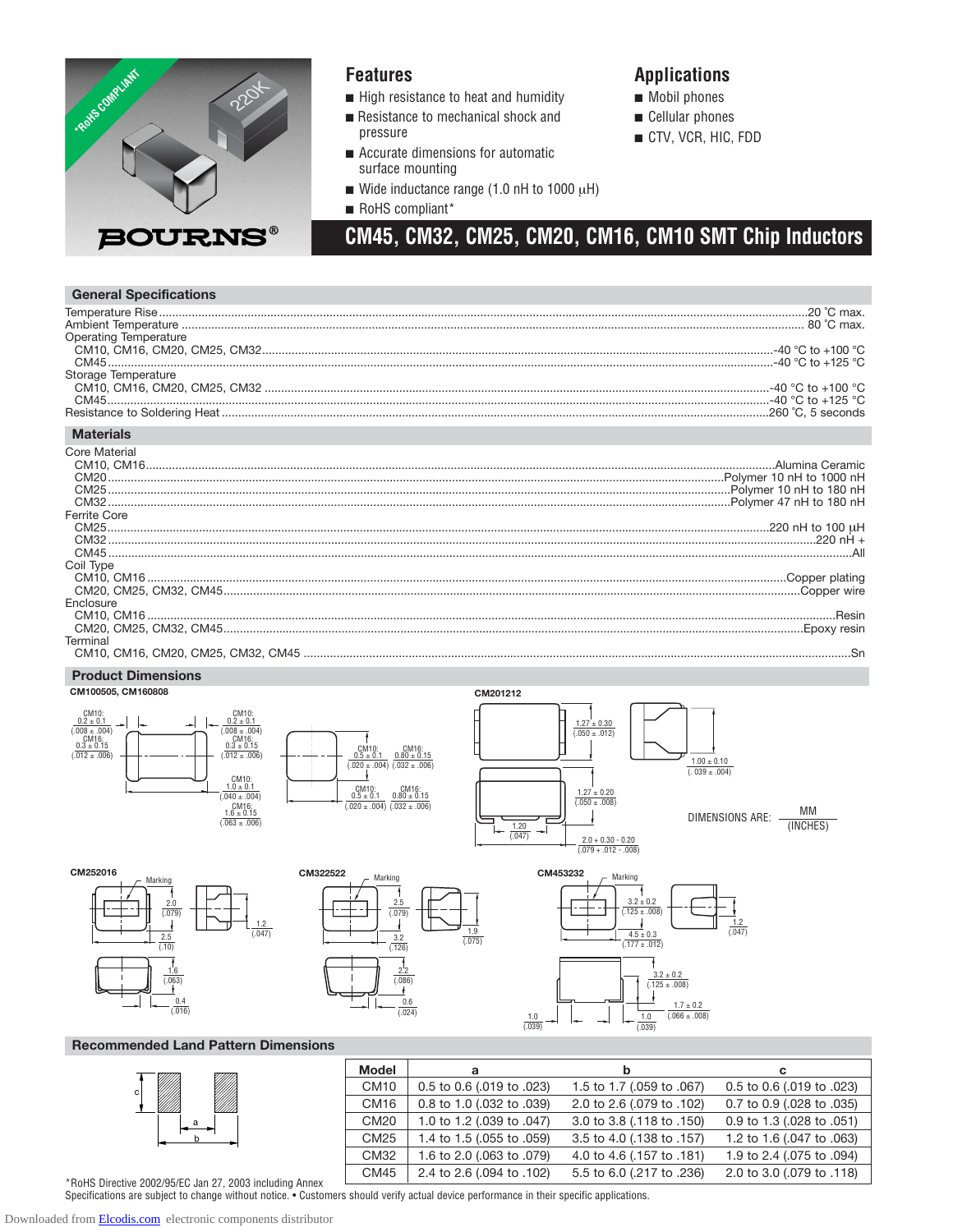#### **CM45, CM32, CM25, CM20, CM16, CM10 SMT Chip Inductors BOURNS®**

#### **Packaging Specifications**







| Model            | A           | в | W |  | P <sub>1</sub>                                                                                                 | P <sub>2</sub> | P <sub>3</sub>                                                                                                                                                                                              | D <sub>0</sub> Dia. | D1 Dia.     | t1          | t2                        |
|------------------|-------------|---|---|--|----------------------------------------------------------------------------------------------------------------|----------------|-------------------------------------------------------------------------------------------------------------------------------------------------------------------------------------------------------------|---------------------|-------------|-------------|---------------------------|
| <b>CM10</b>      |             |   |   |  | $0.71(.027)$   1.21 (.047)   8.00 (.315)   3.50 (.138)   1.75 (.069)   4.00 (.157)   2.00 (.079)   4.00 (.157) |                |                                                                                                                                                                                                             | 1.50(.059)          |             |             | 0.66(.026)                |
| CM <sub>16</sub> | 1.00(0.039) |   |   |  |                                                                                                                |                | 1.80 (.021)   8.00 (.315)   3.50 (.138)   1.75 (.069)   4.00 (.157)   2.00 (.079)   4.00 (.157)   1.50 (.059)   0.60 (.024)   0.27 (.011)                                                                   |                     |             |             | 1.20(.047)                |
| <b>CM20</b>      |             |   |   |  |                                                                                                                |                | $1.45$ (.057) $\mid$ 2.25 (.089) $\mid$ 8.00 (.315) $\mid$ 3.50 (.138) $\mid$ 1.75 (.069) $\mid$ 4.00 (.157) $\mid$ 2.00 (.079) $\mid$ 4.00 (.157) $\mid$ 1.50 (.059) $\mid$ 1.00 (.039) $\mid$ 0.25 (.010) |                     |             |             | .55(0.061)                |
| CM <sub>25</sub> |             |   |   |  |                                                                                                                |                | $2.40(.094)$ $2.90(.114)$ $8.00(.315)$ $3.50(.138)$ $1.75(.069)$ $4.00(.157)$ $2.00(.079)$ $4.00(.157)$                                                                                                     | 1.50(.059)          | 1.10(0.043) | 0.25(0.010) | 1.85 (.073)               |
| CM32             |             |   |   |  |                                                                                                                |                | $2.80(.110)$ $3.60(.142)$ $8.00(.315)$ $3.50(.138)$ $1.75(.069)$ $4.00(.157)$ $2.00(.079)$ $4.00(.157)$                                                                                                     | 1.50(0.059)         |             | 0.25(0.010) | 2.40(0.094)               |
| CM45             |             |   |   |  |                                                                                                                |                | 3.60 (.142)   4.90 (.193)   12.00 (.472)   5.50 (.217)   1.75 (.069)   8.00 (.315)   2.00 (.079)   4.00 (.157)   1.50 (.059)                                                                                |                     |             |             | $0.30(0.012)$ 3.50 (.138) |

#### **Reel Dimensions**

| Model       |                       |  |                                              | w |
|-------------|-----------------------|--|----------------------------------------------|---|
| CM10 ~ CM32 | 178 (7.008)   60 min. |  | 13 (.512)   21 (.827)   2 (.079)   9 (.354)  |   |
| CM45        | 178 (7.008)   60 min. |  | 13 (.512)   21 (.827)   2 (.079)   13 (.512) |   |

#### **Packaging**

| Model            | Quantity  | Weight |
|------------------|-----------|--------|
| CM <sub>10</sub> | 10000 pcs | 150 g  |
| CM <sub>16</sub> | 3000 pcs  | 90 g   |
| CM <sub>20</sub> | 3000 pcs  | 90 a   |

| <b>Model</b>     | Quantity | Weight |
|------------------|----------|--------|
| CM <sub>25</sub> | 2000 pcs | 100q   |
| CM32             | 2000 pcs | 190 g  |
| CM45             | 500 pcs  | 100q   |



Specifications are subject to change without notice. Customers should verify actual device performance in their specific applications.

Downloaded from [Elcodis.com](http://elcodis.com/) electronic components distributor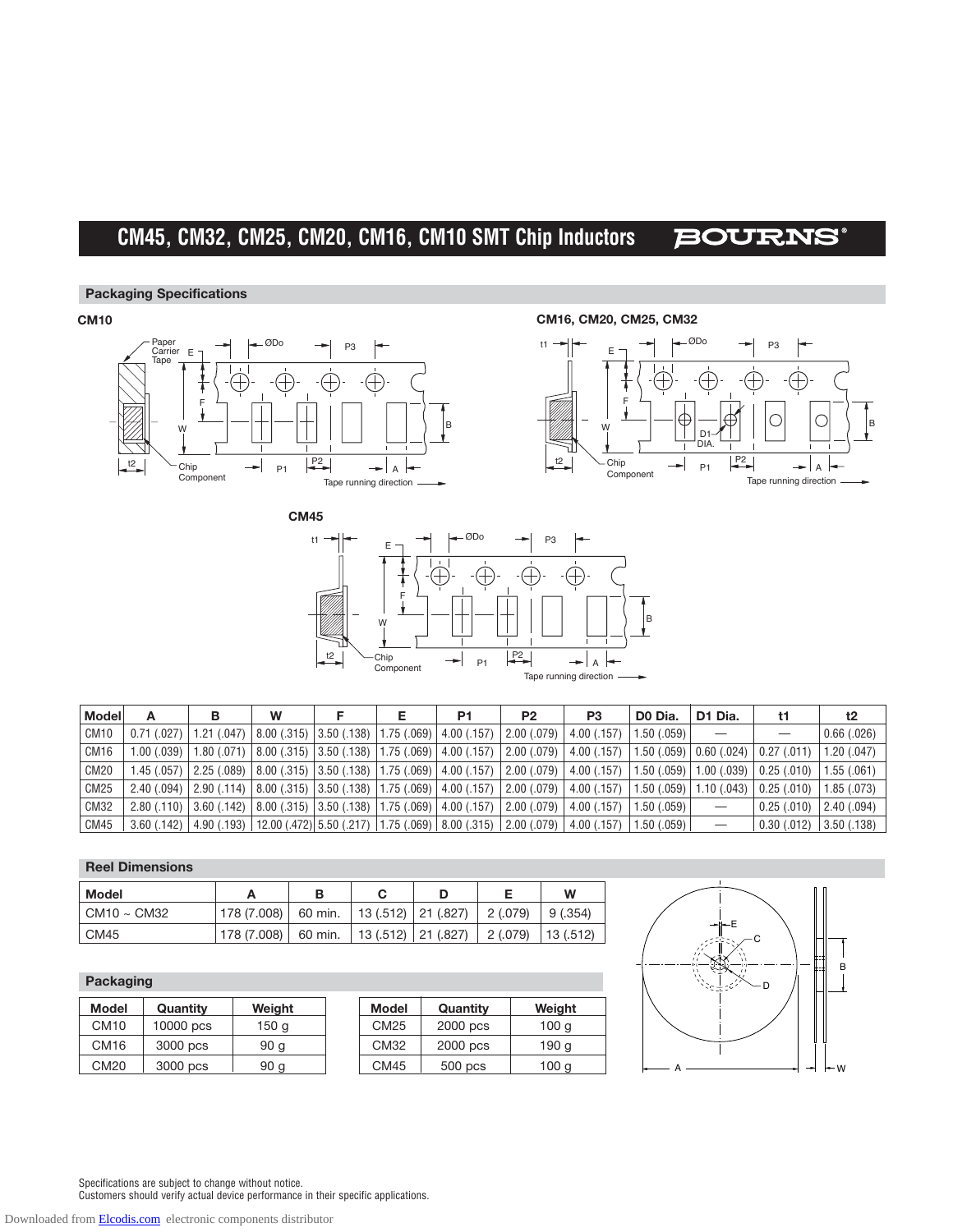### **CM45, CM32, CM25, CM20, CM16, CM10 SMT Chip Inductors**

**BOURNS®** 

**Soldering Profiles**

#### **CM16, CM10**



### **CM45, CM32, CM25, CM20**

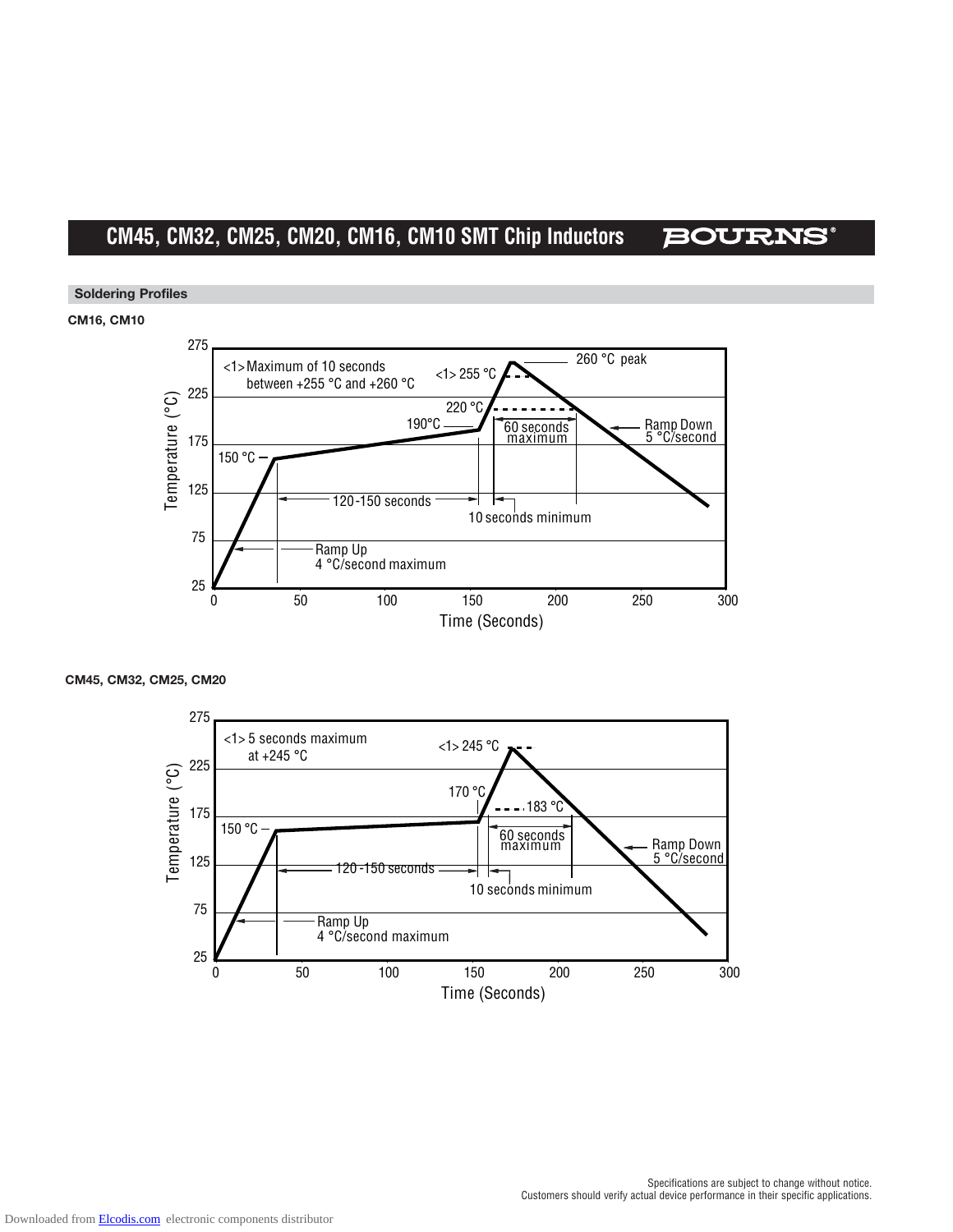# **Chip Inductors - CM453232 Series Wirewound**

## **BOURNS**®

| <b>RoHS Compliant</b><br><b>1812 Size</b><br><b>Part Number</b> | Inductance<br>μH | Std.<br>Tolerance    | Std. Tol.<br>Code | 1/2<br><b>Tolerance</b> | $1/2$ Tol.<br>Code | Q<br>min. | Test Freq.<br><b>MHz</b> | SRF min.<br>MHz | <b>RDC</b><br>ohm max | <b>IDC</b><br>mA max |
|-----------------------------------------------------------------|------------------|----------------------|-------------------|-------------------------|--------------------|-----------|--------------------------|-----------------|-----------------------|----------------------|
| CM453232-R10<1>L                                                | 0.10             | ±20%                 | M                 | ±10%                    | Κ                  | 35        | 25.2                     | 300             | 0.18                  | 800                  |
| CM453232-R12<1>L                                                | 0.12             | ±20%                 | M                 | ±10%                    | Κ                  | 35        | 25.2                     | 280             | 0.2                   | 770                  |
| CM453232-R15<1>L                                                | 0.15             | ±20%                 | M                 | ±10%                    | Κ                  | 35        | 25.2                     | 250             | 0.22                  | 730                  |
| CM453232-R18<1>L                                                | 0.18             | ±20%                 | M                 | ±10%                    | Κ                  | 35        | 25.2                     | 220             | 0.24                  | 700                  |
| CM453232-R22<1>L                                                | 0.22             | ±20%                 | M                 | ±10 %                   | Κ                  | 40        | 25.2                     | 200             | 0.25                  | 665                  |
| CM453232-R27<1>L                                                | 0.27             | ±20%                 | M                 | ±10 %                   | Κ                  | 40        | 25.2                     | 180             | 0.26                  | 635                  |
| CM453232-R33<1>L                                                | 0.33             | ±20%                 | M                 | ±10%                    | Κ                  | 40        | 25.2                     | 165             | 0.28                  | 605                  |
| CM453232-R39<1>L                                                | 0.39             | ±20%                 | M                 | ±10%                    | Κ                  | 40        | 25.2                     | 150             | 0.30                  | 575                  |
| CM453232-R47<1>L                                                | 0.47             | ±20%                 | M                 | ±10%                    | Κ                  | 40        | 25.2                     | 145             | 0.32                  | 545                  |
| CM453232-R56<1>L                                                | 0.56             | ±20%                 | M                 | ±10 %                   | Κ                  | 40        | 25.2                     | 140             | 0.36                  | 520                  |
| CM453232-R68<1>L                                                | 0.68             | ±20%                 | M                 | ±10%                    | Κ                  | 40        | 25.2                     | 135             | 0.40                  | 500                  |
| CM453232-R82<1>L                                                | 0.82             | ±20%                 | M                 | ±10%                    | Κ                  | 40        | 25.2                     | 130             | 0.45                  | 475                  |
| CM453232-1R0<1>L                                                | 1.0              | ±10%                 | Κ                 | ±5%                     | J                  | 50        | 7.96                     | 100             | 0.50                  | 450                  |
| CM453232-1R2<1>L                                                | 1.2              | ±10 %                | Κ                 | ±5%                     | J                  | 50        | 7.96                     | 80              | 0.55                  | 430                  |
| CM453232-1R5<1>L                                                | 1.5              | ±10%                 | Κ                 | ±5 %                    | J                  | 50        | 7.96                     | 70              | 0.60                  | 410                  |
| CM453232-1R8<1>L                                                | 1.8              | ±10 %                | Κ                 | ±5%                     | J                  | 50        | 7.96                     | 60              | 0.65                  | 390                  |
| CM453232-2R2<1>L                                                | 2.2              | ±10%                 | Κ                 | ±5%                     | J                  | 50        | 7.96                     | 55              | 0.70                  | 380                  |
| CM453232-2R7<1>L                                                | 2.7              | ±10%                 | Κ                 | ±5%                     | J                  | 50        | 7.96                     | 50              | 0.75                  | 370                  |
| CM453232-3R3<1>L                                                | 3.3              | ±10%                 | Κ                 | ±5%                     | J                  | 50        | 7.96                     | 45              | 0.80                  | 355                  |
| CM453232-3R9<1>L                                                | 3.9              | %<br>±10             | Κ                 | ±5%                     | J                  | 50        | 7.96                     | 40              | 0.90                  | 330                  |
| CM453232-4R7<1>L                                                | 4.7              | ±10 %                | Κ                 | ±5%                     | J                  | 50        | 7.96                     | 35              | 1.00                  | 315                  |
| CM453232-5R6<1>L                                                | 5.6              | ±10 %                | Κ                 | ±5 %                    | J                  | 50        | 7.96                     | 33              | 1.10                  | 300                  |
| CM453232-6R8<1>L                                                | 6.8              | $±10\%$              | Κ                 | ±5%                     | J                  | 50        | 7.96                     | 27              | 1.2                   | 285                  |
| CM453232-8R2<1>L                                                | 8.2              | ±10%                 | K                 | ±5 %                    | J                  | 50        | 7.96                     | 25              | 1.4                   | 270                  |
| CM453232-100<1>L                                                | 10               | ±10 %                | Κ                 | ±5%                     | J                  | 50        | 2.52                     | 20              | 1.6                   | 250                  |
| CM453232-120<1>L                                                | 12               | ±10 %                | Κ                 | ±5%                     | J                  | 50        | 2.52                     | 18              | 2                     | 225                  |
| CM453232-150<1>L                                                | 15               | ±10 %                | Κ                 | ±5%                     | J                  | 50        | 2.52                     | 17              | 2.5                   | 200                  |
| CM453232-180<1>L                                                | 18               | $\frac{0}{0}$<br>±10 | Κ                 | ±5%                     | J                  | 50        | 2.52                     | 15              | 2.8                   | 190                  |
| CM453232-220<1>L                                                | 22               | ±10 %                | Κ                 | ±5%                     | J                  | 50        | 2.52                     | 13              | 3.2                   | 180                  |
| CM453232-270<1>L                                                | 27               | ±10 %                | Κ                 | ±5 %                    | J                  | 50        | 2.52                     | 12              | 3.6                   | 170                  |
| CM453232-330<1>L                                                | 33               | ±10%                 | Κ                 | ±5%                     | J                  | 50        | 2.52                     | 11              | $\overline{4}$        | 160                  |
| CM453232-390<1>L                                                | 39               | ±10 %                | Κ                 | ±5 %                    | J                  | 50        | 2.52                     | 10              | 4.5                   | 150                  |
| CM453232-470<1>L                                                | 47               | ±10%                 | Κ                 | ±5%                     | J                  | 50        | 2.52                     | 10              | 5                     | 140                  |
| CM453232-560<1>L                                                | 56               | ±10%                 | Κ                 | ±5%                     | J                  | 50        | 2.52                     | 9               | 5.5                   | 135                  |
| CM453232-680<1>L                                                | 68               | ±10 %                | Κ                 | ±5%                     | J                  | 50        | 2.52                     | 9               | 6                     | 130                  |
| CM453232-820<1>L                                                | 82               | ±10 %                | Κ                 | ±5%                     | J                  | 50        | 2.52                     | 8               | $\overline{7}$        | 120                  |
| CM453232-101<1>L                                                | 100              | ±10%                 | Κ                 | ±5 %                    | J                  | 40        | 2.52                     | 8               | 8                     | 110                  |
| CM453232-121<1>L                                                | 120              | ±10%                 | Κ                 | ±5%                     | J                  | 40        | 0.796                    | 6               | 8                     | 110                  |
| CM453232-151<1>L                                                | 150              | ±10%                 | K                 | ±5%                     | J                  | 40        | 0.796                    | 5               | 9                     | 105                  |
| CM453232-181<1>L                                                | 180              | ±10%                 | K                 | ±5%                     | J                  | 40        | 0.796                    | 5               | 9.5                   | 102                  |
| CM453232-221<1>L                                                | 220              | ±10%                 | Κ                 | ±5%                     | J                  | 40        | 0.796                    | 4               | 10                    | 100                  |
| CM453232-271<1>L                                                | 270              | ±10%                 | Κ                 | ±5%                     | J                  | 40        | 0.796                    | $\overline{4}$  | 12                    | 92                   |
| CM453232-331<1>L                                                | 330              | ±10%                 | Κ                 | ±5%                     | J                  | 40        | 0.796                    | 3.5             | 14                    | 85                   |
| CM453232-391<1>L                                                | 390              | ±10%                 | Κ                 | ±5%                     | J                  | 40        | 0.796                    | 3               | 18                    | 80                   |
| CM453232-471<1>L                                                | 470              | ±10%                 | Κ                 | ±5%                     | J                  | 40        | 0.796                    | 3               | 26                    | 62                   |
| CM453232-561<1>L                                                | 560              | ±10%                 | Κ                 | ±5%                     | J                  | 30        | 0.796                    | 3               | 30                    | 50                   |
| CM453232-681<1>L                                                | 680              | ±10%                 | Κ                 | ±5%                     | J                  | 30        | 0.796                    | 3               | 30                    | 50                   |
| CM453232-821<1>L                                                | 820              | ±10%                 | Κ                 | ±5%                     | J                  | 30        | 0.796                    | 2.5             | 35                    | 30                   |
| CM453232-102<1>L                                                | 1000             | ±10 %                | Κ                 | ±5%                     | J                  | 30        | 0.252                    | 2.5             | 40                    | 30                   |

<1> Enter tolerance code from standard or 1/2 tolerance column. Example: CM453232-1R2KL is standard tolerance; CM453232-1R2JL is 1/2 tolerance.

Specifications are subject to change without notice.

Customers should verify actual device performance in their specific applications.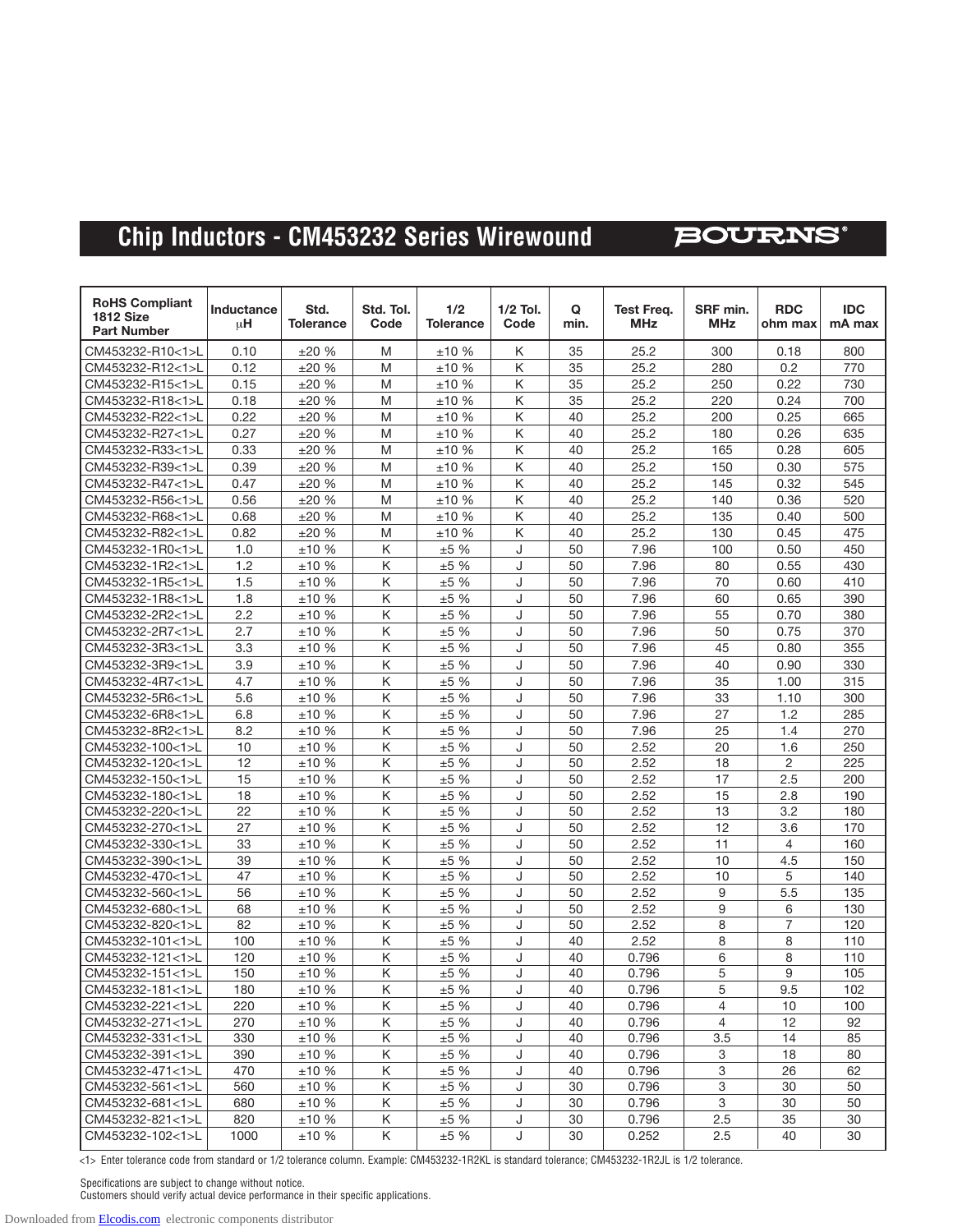# **Chip Inductors - CM322522 Series Wirewound**

### **BOURNS®**

| <b>RoHS Compliant</b><br><b>1210 Size</b><br><b>Part Number</b> | Inductance<br>μH | Std.<br><b>Tolerance</b> | Std. Tol.<br>Code | 1/2<br><b>Tolerance</b> | $1/2$ Tol.<br>Code  | Q<br>min. | Test Freq.<br><b>MHz</b> | SRF min.<br>MHz  | <b>RDC</b><br>ohm max | <b>IDC</b><br>mA max |
|-----------------------------------------------------------------|------------------|--------------------------|-------------------|-------------------------|---------------------|-----------|--------------------------|------------------|-----------------------|----------------------|
| CM322522-47NML                                                  | 0.047            | ±20%                     | M                 | N/A                     | N/A                 | 10        | 100                      | 680              | 0.20                  | 450                  |
| CM322522-56NML                                                  | 0.056            | ±20%                     | M                 | N/A                     | N/A                 | 10        | 100                      | 600              | 0.22                  | 420                  |
| CM322522-68NML                                                  | 0.068            | ±20%                     | M                 | N/A                     | N/A                 | 10        | 100                      | 540              | 0.25                  | 400                  |
| CM322522-82NML                                                  | 0.082            | ±20%                     | M                 | N/A                     | N/A                 | 10        | 100                      | 500              | 0.27                  | 380                  |
| CM322522-R10ML                                                  | 0.10             | ±20%                     | M                 | N/A                     | N/A                 | 10        | 100                      | 450              | 0.30                  | 360                  |
| CM322522-R12ML                                                  | 0.12             | ±20%                     | M                 | N/A                     | N/A                 | 10        | 25.2                     | 400              | 0.67                  | 240                  |
| CM322522-R15ML                                                  | 0.15             | ±20%                     | M                 | N/A                     | N/A                 | 10        | 25.2                     | 350              | 0.72                  | 230                  |
| CM322522-R18ML                                                  | 0.18             | ±20%                     | M                 | N/A                     | N/A                 | 10        | 25.2                     | 320              | 0.81                  | 220                  |
| CM322522-R22<1>L                                                | 0.22             | ±20%                     | M                 | ±10%                    | K                   | 25        | 25.2                     | 230              | 0.29                  | 360                  |
| CM322522-R27<1>L                                                | 0.27             | ±20%                     | M                 | ±10%                    | Κ                   | 25        | 25.2                     | 210              | 0.32                  | 345                  |
| CM322522-R33<1>L                                                | 0.33             | ±20%                     | M                 | ±10%                    | Κ                   | 25        | 25.2                     | 190              | 0.35                  | 330                  |
| CM322522-R39<1>L                                                | 0.39             | ±20%                     | M                 | ±10%                    | K                   | 25        | 25.2                     | 175              | 0.39                  | 305                  |
| CM322522-R47<1>L                                                | 0.47             | ±20%                     | M                 | ±10%                    | K                   | 25        | 25.2                     | 160              | 0.44                  | 290                  |
| CM322522-R56<1>L                                                | 0.56             | ±20%                     | M                 | ±10%                    | K                   | 25        | 25.2                     | 150              | 0.49                  | 275                  |
| CM322522-R68<1>L                                                | 0.68             | ±20%                     | M                 | ±10%                    | Κ                   | 25        | 25.2                     | 135              | 0.55                  | 260                  |
| CM322522-R82<1>L                                                | 0.82             | ±20%                     | M                 | ±10%                    | Κ                   | 25        | 25.2                     | 125              | 0.61                  | 245                  |
| CM322522-1R0<1>L                                                | 1.0              | ±10 %                    | Κ                 | ±5 %                    | J                   | 30        | 7.96                     | 115              | 0.69                  | 230                  |
| CM322522-1R2<1>L                                                | 1.2              | ±10 %                    | Κ                 | ±5%                     | J                   | 30        | 7.96                     | 100              | 0.75                  | 215                  |
| CM322522-1R5<1>L                                                | 1.5              | ±10 %                    | Κ                 | ±5 %                    | J                   | 30        | 7.96                     | 90               | 0.75                  | 210                  |
| CM322522-1R8<1>L                                                | 1.8              | ±10 %                    | Κ                 | ±5 %                    | J                   | 30        | 7.96                     | 85               | 0.82                  | 200                  |
| CM322522-2R2<1>L                                                | 2.2              | ±10%                     | Κ                 | ±5 %                    | J                   | 30        | 7.96                     | 80               | 0.95                  | 190                  |
| CM322522-2R7<1>L                                                | 2.7              | ±10 %                    | Κ                 | ±5 %                    | J                   | 30        | 7.96                     | 75               | 1.1                   | 180                  |
| CM322522-3R3<1>L                                                | 3.3              | ±10 %                    | Κ                 | ±5 %                    | J                   | 30        | 7.96                     | 65               | 1.2                   | 180                  |
| CM322522-3R9<1>L                                                | 3.9              | ±10%                     | Κ                 | ±5 %                    | J                   | 30        | 7.96                     | 60               | 1.3                   | 175                  |
| CM322522-4R7<1>L                                                | 4.7              | ±10 %                    | Κ                 | ±5 %                    | J                   | 30        | 7.96                     | 55               | 1.5                   | 165                  |
| CM322522-5R6<1>L                                                | 5.6              | ±10 %                    | Κ                 | ±5 %                    | J                   | 30        | 7.96                     | 50               | 1.6                   | 160                  |
| CM322522-6R8<1>L                                                | 6.8              | ±10 %                    | Κ                 | ±5 %                    | J                   | 30        | 7.96                     | 45               | 1.8                   | 150                  |
| CM322522-8R2<1>L                                                | 8.2              | ±10 %                    | Κ                 | ±5 %                    | J                   | 30        | 7.96                     | 40               | 2.0                   | 140                  |
| CM322522-100<1>L                                                | 10               | ±10 %                    | Κ                 | ±5 %                    | J                   | 30        | 2.52                     | 36               | 2.1                   | 140                  |
| CM322522-120<1>L                                                | 12               | ±10%                     | Κ                 | ±5 %                    | J                   | 30        | 2.52                     | 33               | 2.5                   | 125                  |
| CM322522-150<1>L                                                | 15               | ±10 %                    | Κ                 | ±5 %                    | J                   | 30        | 2.52                     | 30               | 2.8                   | 120                  |
| CM322522-180<1>L                                                | 18               | ±10 %                    | Κ                 | ±5 %                    | J                   | 30        | 2.52                     | 27               | 3.3                   | 110                  |
| CM322522-220<1>L                                                | 22               | ±10 %                    | Κ                 | ±5 %                    | J                   | 30        | 2.52                     | 25               | 3.7                   | 105                  |
| CM322522-270<1>L                                                | 27               | ±10%                     | Κ                 | ±5%                     | J                   | 30        | 2.52                     | 22               | 5.0                   | 90                   |
| CM322522-330<1>L                                                | 33               | ±10 %                    | Κ                 | ±5 %                    | J                   | 30        | 2.52                     | 20               | 5.6                   | 85                   |
| CM322522-390<1>L                                                | 39               | ±10 %                    | Κ                 | ±5 %                    | J                   | 30        | 2.52                     | 20               | 6.4                   | 80                   |
| CM322522-470<1>L                                                | 47               | ±10 %                    | Κ                 | ±5 %                    | J                   | 30        | 2.52                     | 15               | 7.0                   | 75                   |
| CM322522-560<1>L                                                | 56               | $\pm 10$ %               | Κ                 | $\pm 5$ %               | $\blacksquare$<br>U | 30        | 2.52                     | 15               | 8.0                   | $70\,$               |
| CM322522-680<1>L                                                | 68               | ±10%                     | Κ                 | ±5%                     | J                   | 30        | 2.52                     | 15               | 9.0                   | 65                   |
| CM322522-820<1>L                                                | 82               | ±10%                     | Κ                 | ±5%                     | J                   | 30        | 2.52                     | 11               | 10                    | 60                   |
| CM322522-101<1>L                                                | 100              | ±10%                     | Κ                 | ±5%                     | J                   | 20        | 0.796                    | 10               | 10                    | 60                   |
| CM322522-121<1>L                                                | 120              | ±10%                     | Κ                 | ±5%                     | J                   | 20        | 0.796                    | 10               | 11                    | 55                   |
| CM322522-151<1>L                                                | 150              | ±10%                     | Κ                 | ±5%                     | J                   | 20        | 0.796                    | 8                | 15                    | 50                   |
| CM322522-181<1>L                                                | 180              | ±10%                     | Κ                 | ±5%                     | J                   | 20        | 0.796                    | $\boldsymbol{7}$ | 17                    | 50                   |
| CM322522-221<1>L                                                | 220              | ±10%                     | K                 | ±5%                     | J                   | 20        | 0.796                    | $\overline{7}$   | 21                    | 45                   |

Tighter tolerance available on request. Consult factory.

NOTE: 47 nH to 180 nH 'air core' / 220 nH to 220 uH 'ferrite core'

<1>Enter tolerance code from standard or 1/2 tolerance column. Example: CM322522-1R0KL is standard tolerance; CM322522-1R0JL is 1/2 tolerance.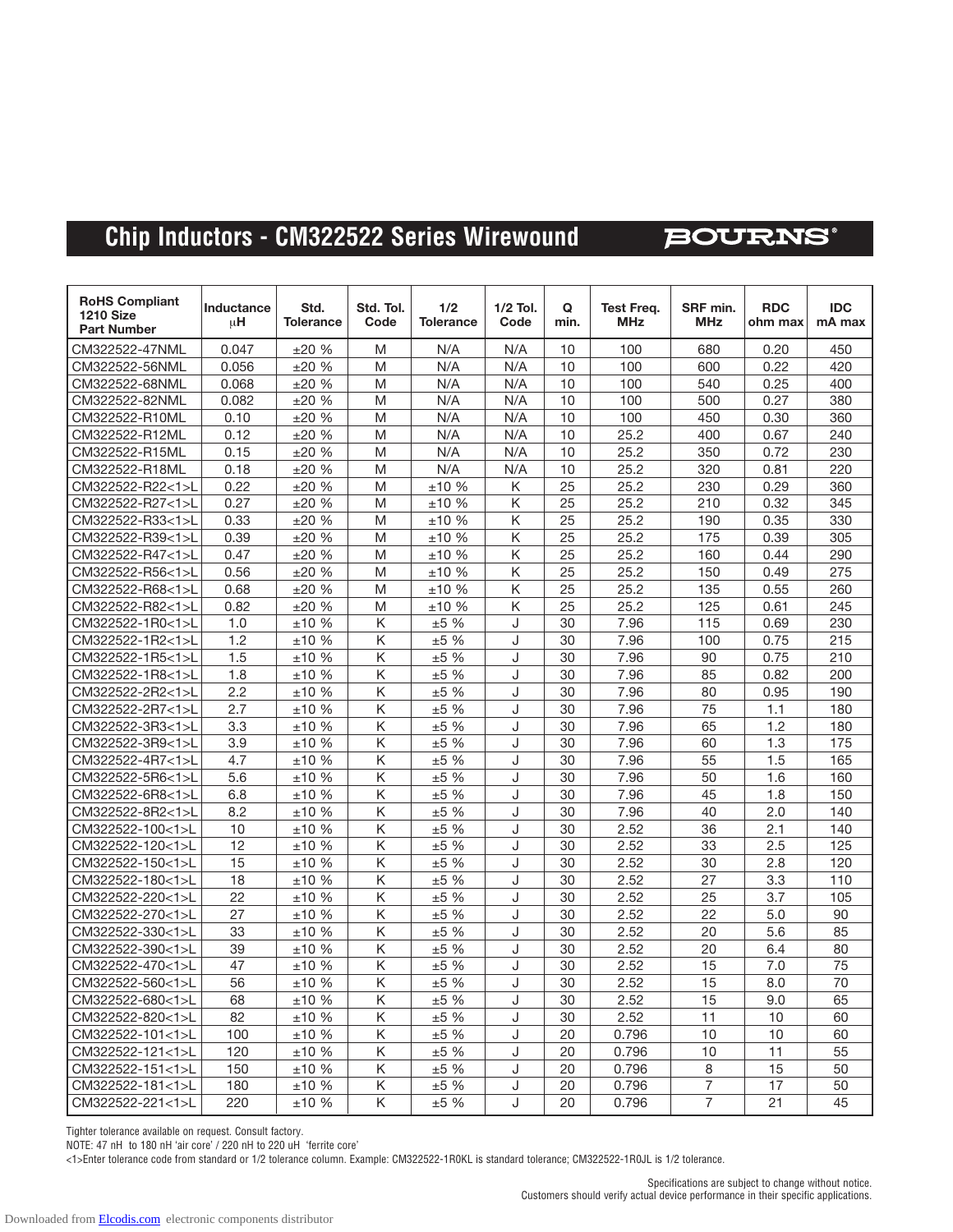# **Chip Inductors - CM252016 Series Wirewound**

## **BOURNS®**

| <b>RoHS Compliant</b><br><b>1008 Size</b><br><b>Part Number</b> | <b>Inductance</b><br>μH | <b>Tolerance</b> | Q<br>min.       | <b>Test Frequency</b><br><b>MHz</b> | SRF min.<br><b>MHz</b> | <b>RDC</b><br>ohm max | <b>IDC</b><br>mA max |
|-----------------------------------------------------------------|-------------------------|------------------|-----------------|-------------------------------------|------------------------|-----------------------|----------------------|
| CM252016-10NKL                                                  | 0.010                   | ±10%             | 10              | 100                                 | 2500                   | 0.32                  | 280                  |
| CM252016-12NKL                                                  | 0.012                   | ±10%             | 10              | 100                                 | 2200                   | 0.34                  | 270                  |
| CM252016-15NKL                                                  | 0.015                   | ±10%             | 10              | 100                                 | 1800                   | 0.38                  | 255                  |
| CM252016-18NKL                                                  | 0.018                   | ±10%             | 10              | 100                                 | 1550                   | 0.4                   | 250                  |
| CM252016-22NKL                                                  | 0.022                   | ±10%             | 15              | 100                                 | 1350                   | 0.43                  | 240                  |
| CM252016-27NKL                                                  | 0.027                   | ±10%             | 15              | 100                                 | 1150                   | 0.47                  | 230                  |
| CM252016-33NKL                                                  | 0.033                   | ±10%             | 15              | 100                                 | 1000                   | 0.51                  | 220                  |
| CM252016-39NKL                                                  | 0.039                   | ±10%             | 15              | 100                                 | 890                    | 0.55                  | 215                  |
| CM252016-47NKL                                                  | 0.047                   | ±10 %            | 15              | 100                                 | 770                    | 0.59                  | 205                  |
| CM252016-56NKL                                                  | 0.056                   | $±10\%$          | 15              | 100                                 | 670                    | 0.63                  | 200                  |
| CM252016-68NKL                                                  | 0.068                   | ±10%             | 15              | 100                                 | 590                    | 0.68                  | 190                  |
| CM252016-82NKL                                                  | 0.082                   | ±10%             | 15              | 100                                 | 520                    | 0.73                  | 185                  |
| CM252016-R10KL                                                  | 0.10                    | ±10%             | 10              | 25.2                                | 460                    | 0.80                  | 175                  |
| CM252016-R12KL                                                  | 0.12                    | ±10%             | 10              | 25.2                                | 400                    | 0.87                  | 170                  |
| CM252016-R15KL                                                  | 0.15                    | ±10%             | 10              | 25.2                                | 340                    | 0.98                  | 160                  |
| CM252016-R18KL                                                  | 0.18                    | ±10%             | 10              | 25.2                                | 300                    | 1.05                  | 155                  |
| CM252016-R22ML                                                  | 0.22                    | ±20%             | 25              | 25.2                                | 230                    | 0.70                  | 190                  |
| CM252016-R27ML                                                  | 0.27                    | ±20%             | $\overline{25}$ | 25.2                                | 210                    | 0.75                  | 180                  |
| CM252016-R33ML                                                  | 0.33                    | ±20%             | $\overline{25}$ | 25.2                                | 190                    | 0.85                  | 170                  |
| CM252016-R39ML                                                  | 0.39                    | ±20%             | 25              | 25.2                                | 175                    | 0.95                  | 160                  |
| CM252016-R47ML                                                  | 0.47                    | ±20%             | 25              | 25.2                                | 160                    | 1.00                  | 155                  |
| CM252016-R56ML                                                  | 0.56                    | ±20%             | 25              | 25.2                                | 150                    | 1.10                  | 150                  |
| CM252016-R68ML                                                  | 0.68                    | ±20%             | 25              | 25.2                                | 135                    | 1.25                  | 140                  |
| CM252016-R82ML                                                  | 0.82                    | ±20%             | 25              | 25.2                                | 125                    | 1.40                  | 130                  |
| CM252016-1R0KL                                                  | 1.0                     | ±10%             | 25              | 7.96                                | 115                    | 0.65                  | 195                  |
| CM252016-1R2KL                                                  | 1.2                     | ±10%             | 25              | 7.96                                | 100                    | 0.75                  | 180                  |
| CM252016-1R5KL                                                  | 1.5                     | ±10%             | 25              | 7.96                                | 90                     | 0.85                  | 170                  |
| CM252016-1R8KL                                                  | 1.8                     | ±10%             | 25              | 7.96                                | 85                     | 0.95                  | 160                  |
| CM252016-2R2KL                                                  | 2.2                     | ±10%             | 25              | 7.96                                | 80                     | 1.05                  | 155                  |
| CM252016-2R7KL                                                  | 2.7                     | $\pm 10$ %       | 25              | 7.96                                | 75                     | 1.2                   | 145                  |
| CM252016-3R3KL                                                  | 3.3                     | ±10%             | 25              | 7.96                                | 65                     | 1.3                   | 135                  |
| CM252016-3R9KL                                                  | 3.9                     | ±10%             | 25              | 7.96                                | 60                     | 1.4                   | 130                  |
| CM252016-4R7KL                                                  | 4.7                     | ±10%             | 25              | 7.96                                | 55                     | 1.6                   | 125                  |
| CM252016-5R6KL                                                  | 5.6                     | ±10%             | 25              | 7.96                                | 50                     | 1.8                   | 120                  |
| CM252016-6R8KL                                                  | 6.8                     | ±10%             | 25              | 7.96                                | 45                     | 1.9                   | 115                  |
| CM252016-8R2KL                                                  | 8.2                     | ±10%             | 25              | 7.96                                | 40                     | 2.2                   | 105                  |
| CM252016-100KL                                                  | 10                      | ±10%             | 25              | 2.52                                | 32                     | 3.5                   | 80                   |
| CM252016-120KL                                                  | 12                      | ±10%             | 25              | 2.52                                | 30                     | 3.8                   | $\overline{75}$      |
| CM252016-150KL                                                  | 15                      | ±10%             | 25              | 2.52                                | 28                     | 4.4                   | $\overline{70}$      |
| CM252016-180KL                                                  | 18                      | $\pm 10$ %       | 25              | 2.52                                | 25                     | 5.0                   | 65                   |
| CM252016-220KL                                                  | 22                      | ±10%             | 25              | 2.52                                | 22                     | 5.8                   | 60                   |
| CM252016-270KL                                                  | 27                      | ±10%             | 20              | 2.52                                | 21                     | 6.3                   | 115                  |
| CM252016-330KL                                                  | 33                      | ±10%             | 20              | 2.52                                | 20                     | 7.1                   | 110                  |
| CM252016-390KL                                                  | 39                      | ±10%             | 20              | 2.52                                | 18                     | 9.5                   | 90                   |
| CM252016-470KL                                                  | 47                      | ±10%             | 20              | 2.52                                | 17                     | 11.0                  | 80                   |
| CM252016-560KL                                                  | 56                      | ±10%             | 20              | 2.52                                | 16                     | 12.1                  | 75                   |
| CM252016-680KL                                                  | 68                      | ±10%             | 20              | 2.52                                | 15                     | 16.6                  | 70                   |
| CM252016-820KL                                                  | 82                      | ±10%             | 20              | 2.52                                | 13                     | 19.0                  | 65                   |
| CM252016-101KL                                                  | 100                     | ±10%             | 15              | 0.796                               | 12                     | 21.0                  | 60                   |

Tighter tolerance available on request. Consult factory.

NOTE: 10 nH to 180 nH 'air core' / 220 nH to 220 uH 'ferrite core'

Specifications are subject to change without notice.

Customers should verify actual device performance in their specific applications.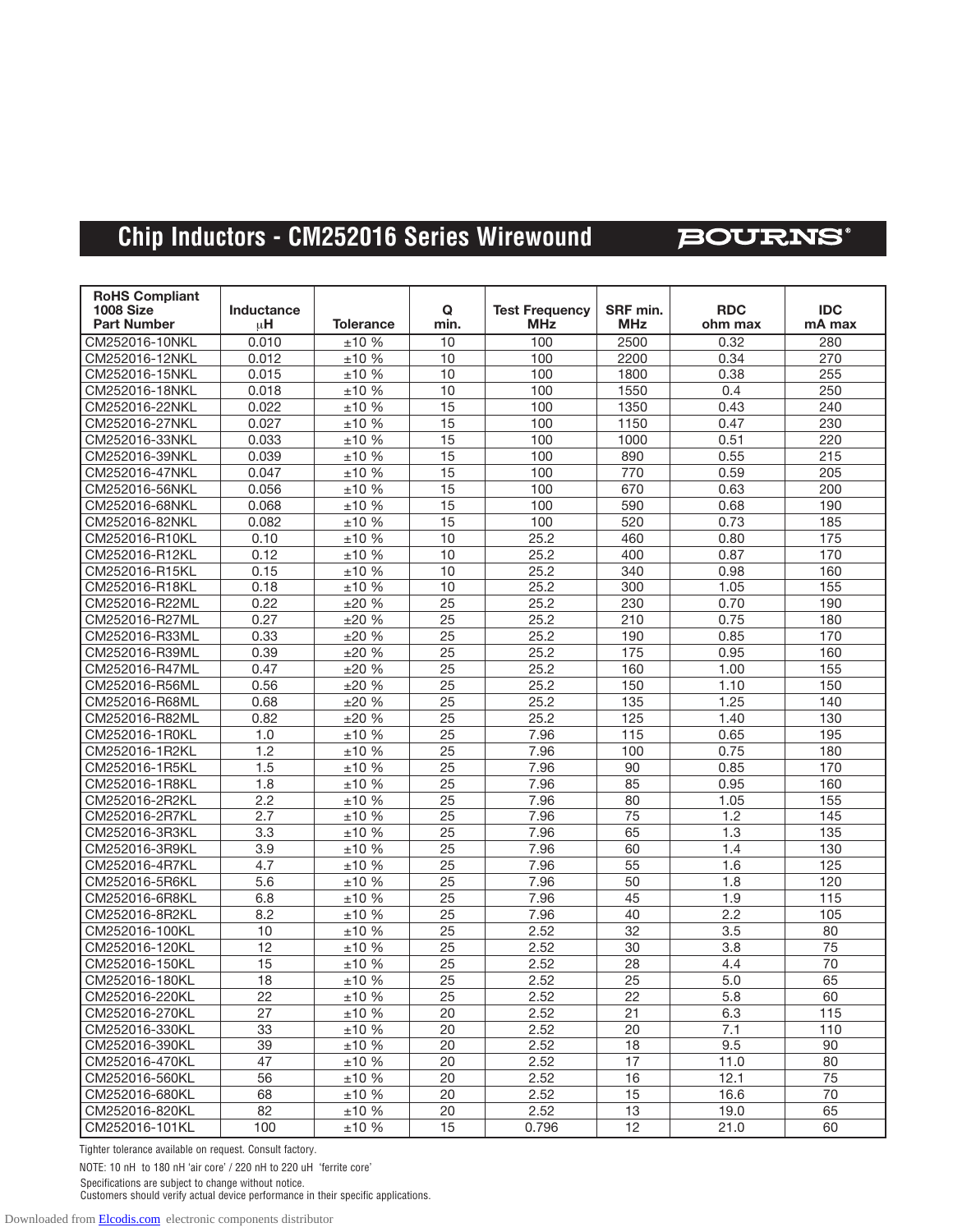# **Chip Inductors - CM201212 Series Wirewound**

### **BOURNS®**

| <b>RoHS Compliant</b><br><b>0805 Size</b><br><b>Part Number</b> | Inductance<br>μH | <b>Tolerance</b> | Q<br>min. | <b>Test Frequency</b><br><b>MHz</b> | SRF min.<br><b>MHz</b> | <b>RDC</b><br>ohm max | <b>IDC</b><br>mA max |
|-----------------------------------------------------------------|------------------|------------------|-----------|-------------------------------------|------------------------|-----------------------|----------------------|
| CM201212-10NKL                                                  | 0.010            | ±10%             | 10        | 100                                 | 3300                   | 0.20                  | 540                  |
| CM201212-12NKL                                                  | 0.012            | ±10%             | 10        | 100                                 | 3300                   | 0.23                  | 535                  |
| CM201212-15NKL                                                  | 0.015            | ±10%             | 12        | 100                                 | 3000                   | 0.25                  | 520                  |
| CM201212-18NKL                                                  | 0.018            | ±10%             | 12        | 100                                 | 3000                   | 0.27                  | 480                  |
| CM201212-22NKL                                                  | 0.022            | ±10%             | 15        | 100                                 | 2600                   | 0.29                  | 465                  |
| CM201212-27NKL                                                  | 0.027            | ±10%             | 15        | 100                                 | 2500                   | 0.32                  | 455                  |
| CM201212-33NKL                                                  | 0.033            | ±10%             | 15        | 100                                 | 2000                   | 0.37                  | 395                  |
| CM201212-39NKL                                                  | 0.039            | ±10 %            | 15        | 100                                 | 2000                   | 0.38                  | 390                  |
| CM201212-47NKL                                                  | 0.047            | ±10%             | 15        | 100                                 | 1600                   | 0.42                  | 385                  |
| CM201212-56NKL                                                  | 0.056            | ±10%             | 15        | 100                                 | 1500                   | 0.45                  | 360                  |
| CM201212-68NKL                                                  | 0.068            | ±10%             | 15        | 100                                 | 1400                   | 0.52                  | 340                  |
| CM201212-82NKL                                                  | 0.082            | ±10%             | 15        | 100                                 | 1100                   | 0.60                  | 330                  |
| CM201212-R10KL                                                  | 0.10             | ±10%             | 8         | 25.2                                | 800                    | 0.78                  | 285                  |
| CM201212-R12KL                                                  | 0.12             | ±10%             | 8         | 25.2                                | 600                    | 0.99                  | 275                  |
| CM201212-R15KL                                                  | 0.15             | ±10%             | 10        | 25.2                                | 600                    | 1.47                  | 230                  |
| CM201212-R18KL                                                  | 0.18             | ±10%             | 10        | 25.2                                | 600                    | 1.61                  | 195                  |
| CM201212-R22KL                                                  | 0.22             | ±10 %            | 10        | 25.2                                | 500                    | 1.84                  | 170                  |
| CM201212-R27KL                                                  | 0.27             | ±10%             | 10        | 25.2                                | 300                    | 1.95                  | 165                  |
| CM201212-R33KL                                                  | 0.33             | ±10%             | 10        | 25.2                                | 200                    | 2.16                  | 160                  |
| CM201212-R39KL                                                  | 0.39             | $\pm 10$ %       | 10        | 25.2                                | 150                    | 2.35                  | 150                  |
| CM201212-R47KL                                                  | 0.47             | $\pm 10$ %       | 10        | 25.2                                | 150                    | 2.57                  | 145                  |
| CM201212-R56KL                                                  | 0.56             | ±10%             | 10        | 25.2                                | 100                    | 2.65                  | 140                  |
| CM201212-R68KL                                                  | 0.68             | ±10%             | 10        | 25.2                                | 100                    | 2.99                  | 130                  |
| CM201212-R82KL                                                  | 0.82             | ±10%             | 10        | 25.2                                | 80                     | 3.35                  | 125                  |
| CM201212-1R0KL                                                  | 1.0              | ±10%             | 8         | 7.96                                | 80                     | 3.82                  | 120                  |

Tighter tolerance available on request. Consult factory.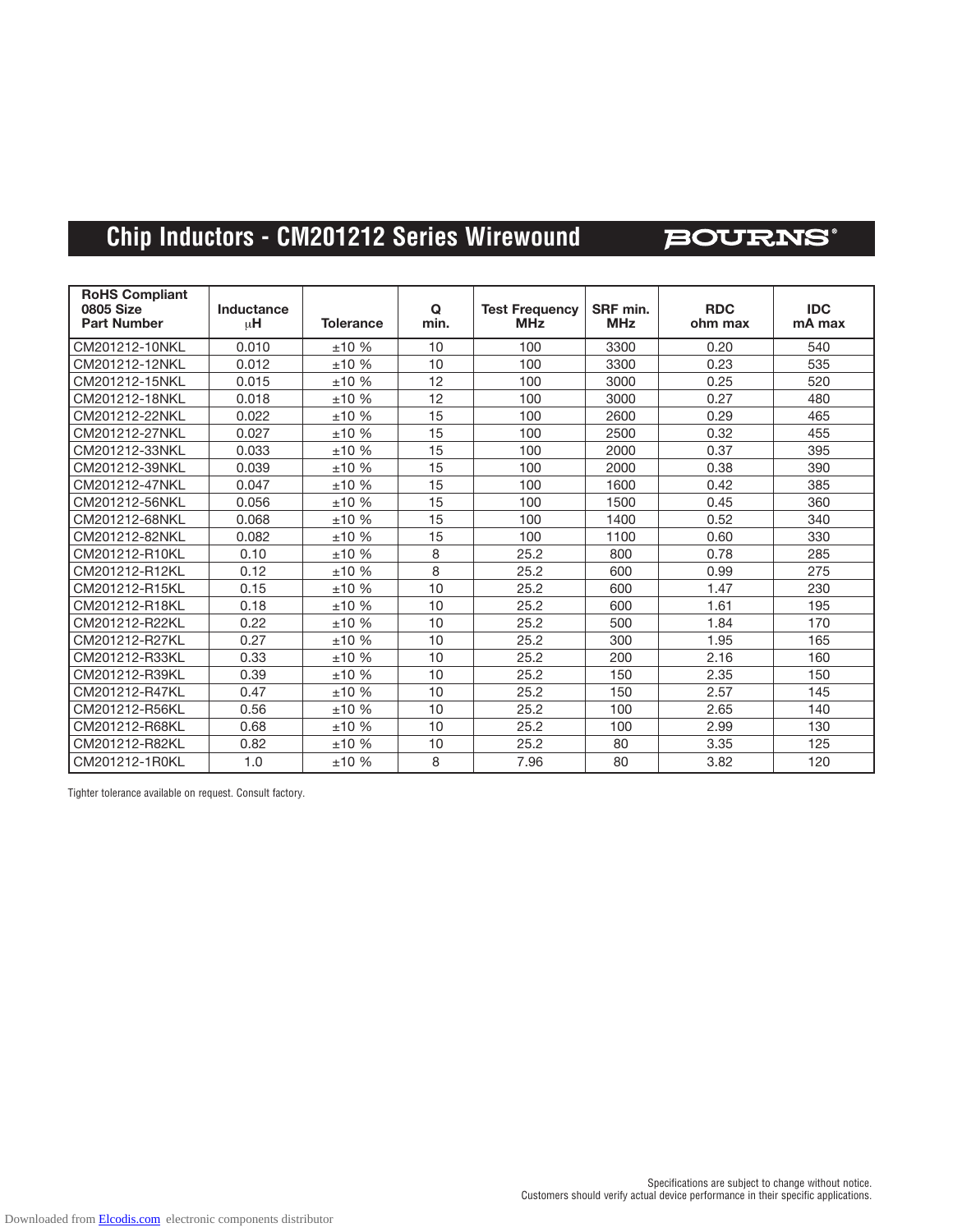# **Chip Inductors - CM160808 Series Laser-cut Winding**

**BOURNS®** 

| <b>RoHS Compliant</b><br>0603 Size<br><b>Part Number</b> | Inductance<br>nH | <b>Tolerance</b> | Q<br>min.      | <b>Test Frequency</b><br><b>MHz</b> | SRF min.<br><b>MHz</b> | <b>RDC</b><br>ohm max | <b>IDC</b><br>mA max |
|----------------------------------------------------------|------------------|------------------|----------------|-------------------------------------|------------------------|-----------------------|----------------------|
| CM160808-1N5DL                                           | 1.5              | $\pm$ 0.3 nH     | 8              | 100                                 | 6000                   | 0.07                  | 500                  |
| CM160808-1N8DL                                           | 1.8              | $± 0.3$ nH       | 8              | 100                                 | 6000                   | 0.08                  | 500                  |
| CM160808-2N2DL                                           | 2.2              | $\pm$ 0.3 nH     | 8              | 100                                 | 6000                   | 0.09                  | 500                  |
| CM160808-2N7DL                                           | 2.7              | $\pm$ 0.3 nH     | 8              | 100                                 | 6000                   | 0.10                  | 500                  |
| CM160808-3N3DL                                           | 3.3              | $\pm$ 0.3 nH     | 9              | 100                                 | 5500                   | 0.12                  | 500                  |
| CM160808-3N9JL                                           | 3.9              | ±5%              | 9              | 100                                 | 5500                   | 0.15                  | 450                  |
| CM160808-4N7JL                                           | 4.7              | ±5 %             | 9              | 100                                 | 4800                   | 0.17                  | 450                  |
| CM160808-5N6JL                                           | 5.6              | ±5%              | 9              | 100                                 | 4600                   | 0.18                  | 430                  |
| CM160808-6N8JL                                           | 6.8              | ±5 %             | 9              | 100                                 | 3550                   | 0.20                  | 430                  |
| CM160808-8N2JL                                           | 8.2              | ±5%              | 9              | 100                                 | 3500                   | 0.28                  | 400                  |
| CM160808-10NJL                                           | 10               | ±5 %             | 10             | 100                                 | 2800                   | 0.32                  | 400                  |
| CM160808-12NJL                                           | 12               | ±5%              | 10             | 100                                 | 2800                   | 0.35                  | 400                  |
| CM160808-15NJL                                           | 15               | ±5%              | 10             | 100                                 | 2500                   | 0.41                  | 350                  |
| CM160808-18NJL                                           | 18               | ±5%              | 10             | 100                                 | 2300                   | 0.45                  | 350                  |
| CM160808-22NJL                                           | 22               | ±5 %             | 10             | 100                                 | 2000                   | 0.50                  | 300                  |
| CM160808-27NJL                                           | 27               | ±5 %             | 10             | 100                                 | 2000                   | 0.55                  | 300                  |
| CM160808-33NJL                                           | 33               | ±5%              | 10             | 100                                 | 1800                   | 0.60                  | 300                  |
| CM160808-39NJL                                           | 39               | ±5%              | 11             | 100                                 | 1800                   | 0.80                  | 300                  |
| CM160808-47NJL                                           | 47               | ±5%              | 11             | 100                                 | 1800                   | 0.95                  | 250                  |
| CM160808-56NJL                                           | 56               | ±5 %             | 12             | 100                                 | 1800                   | 1.2                   | 250                  |
| CM160808-68NJL                                           | 68               | ±5%              | 12             | 100                                 | 1500                   | 1.3                   | 250                  |
| CM160808-82NJL                                           | 82               | ±5%              | 12             | 100                                 | 1500                   | 1.5                   | 250                  |
| CM160808-R10JL                                           | 100              | ±5%              | 12             | 100                                 | 1300                   | 1.8                   | 200                  |
| CM160808-R12JL                                           | 120              | ±5 %             | 5              | 25.2                                | 1200                   | 3.0                   | 130                  |
| CM160808-R15JL                                           | 150              | ±5%              | 5              | 25.2                                | 1100                   | 4.5                   | 100                  |
| CM160808-R18JL                                           | 180              | ±5%              | 4              | 25.2                                | 1000                   | 6.5                   | 80                   |
| CM160808-R22JL                                           | 220              | ±5%              | $\overline{4}$ | 25.2                                | 900                    | 7.5                   | 70                   |